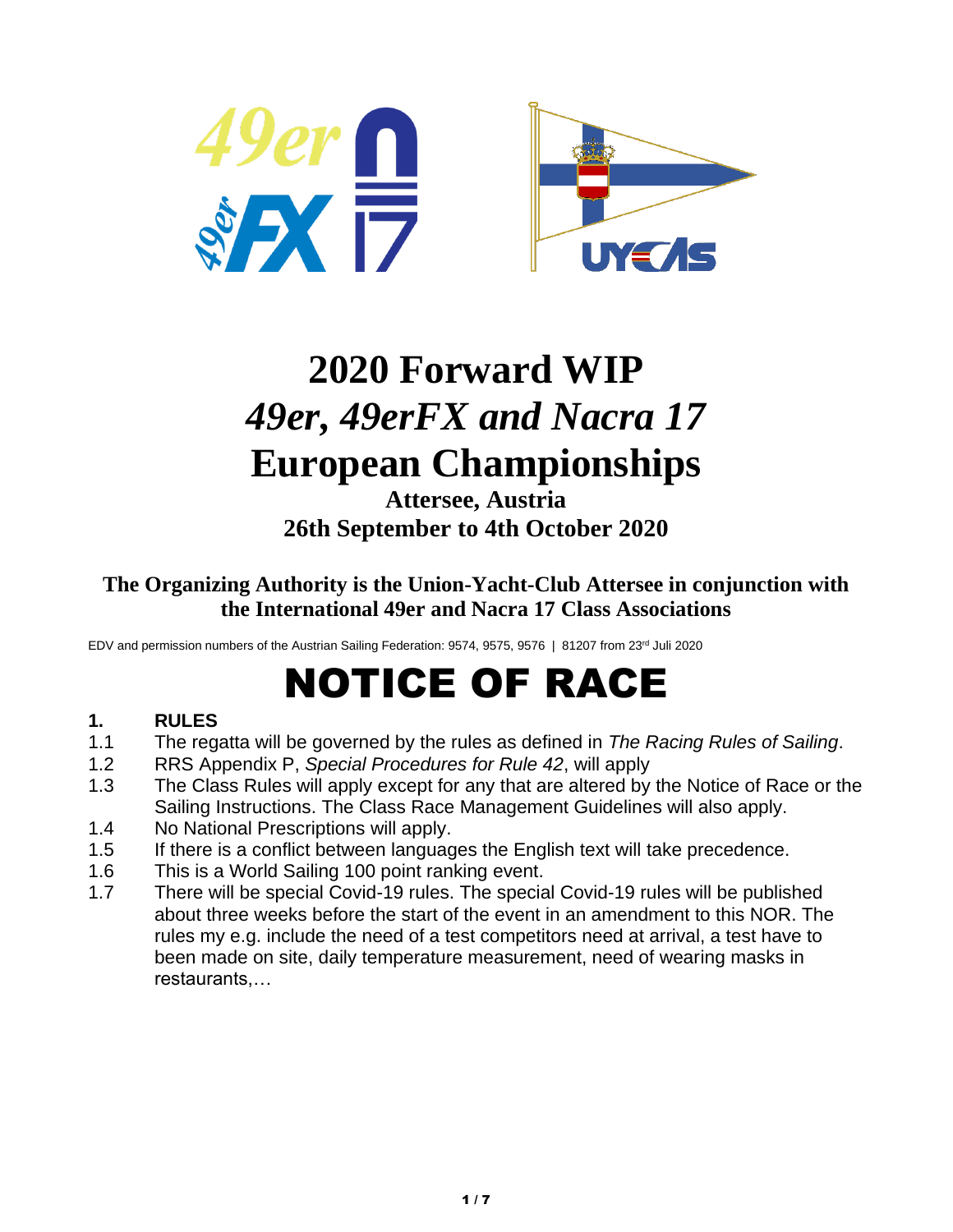## **2. ADVERTISING**

- 2.1 Boats may be required to display advertising chosen and supplied by the Organising Authority.
- 2.2 For 49er and 49erFX the bottom two panels of the jib area shall be restricted to Class and Event advertising and all competitors shall place class nominated branding on their jibs according to the World Sailing approved 49er Class jib advertising policy. For Nacra 17 - the area of the jib, except for the visibility window, shall be restricted to Class and Event advertising and all competitors shall place class nominated branding on their jibs according to the World Sailing approved Nacra 17 Class jib advertising policy.

## **3. ELIGIBILITY AND ENTRY**

- 3.1 Competitors shall comply with World Sailing Eligibility Code (Regulation 19).
- 3.2 For the 49er gender is open. For the 49erFX gender is female. For the Nacra 17 teams must be of mixed gender.
- 3.3 The maximum number of entries will be as follows;

49er – 105 boats

49erFX – 70 boats

Nacra17 – 40 boats.

If the number of entries in higher than these numbers, the respective class executive will decide which teams' entry is accepted. In cases of rejected entry, the full entry fee will be refunded to teams whose entry is not accepted.

- 3.4 All competitors shall be fully paid-up members of the International 49er or Nacra 17 Class Associations.
- 3.5 Entries should be received by the Organizing Authority no later than 28th August 2020 and will only be accepted when entry fee is transferred to Union-Yacht-Club Attersee (IBAN: AT59 3436 3800 0001 9406; BIC: RZOOAT2L363) Entries after 28th August 2020 will be accepted on the discretion of the Organizing Authority with the payment of an additional Euro 100,-
- 3.6 Competitors can enter by visiting; <https://49er.org/event/2020-european-championship/> and <https://nacra17.org/events/2020-european-championship/>

## **4. FEES**

Entry Fees

For 49er and 49erFX: Euro 500 and Nacra 17: Euro 550 (until 28th August 2020) These fees include the International Class Championship Fee of Euro 50,- for the 49er and 49er FX and Euro 100,- for the Nacra 17.

Coach Fee per person: Euro 100,- incl. social events. No separate fee for support boat registration.

In case the event is cancelled due to Covid-19, a portion of the entry fee may not be refunded to pay for the fixed costs of running the regatta.

## **5. FORMAT OF RACING**.

- 5.1 The Championships will consist of an Opening Series. For 49er and 49erFX the Opening Series will be divided into a Qualifying Series and a Final Series, for Nacra 17 the Opening Series will be a Single Series.
- 5.2 There will be no Medal Races.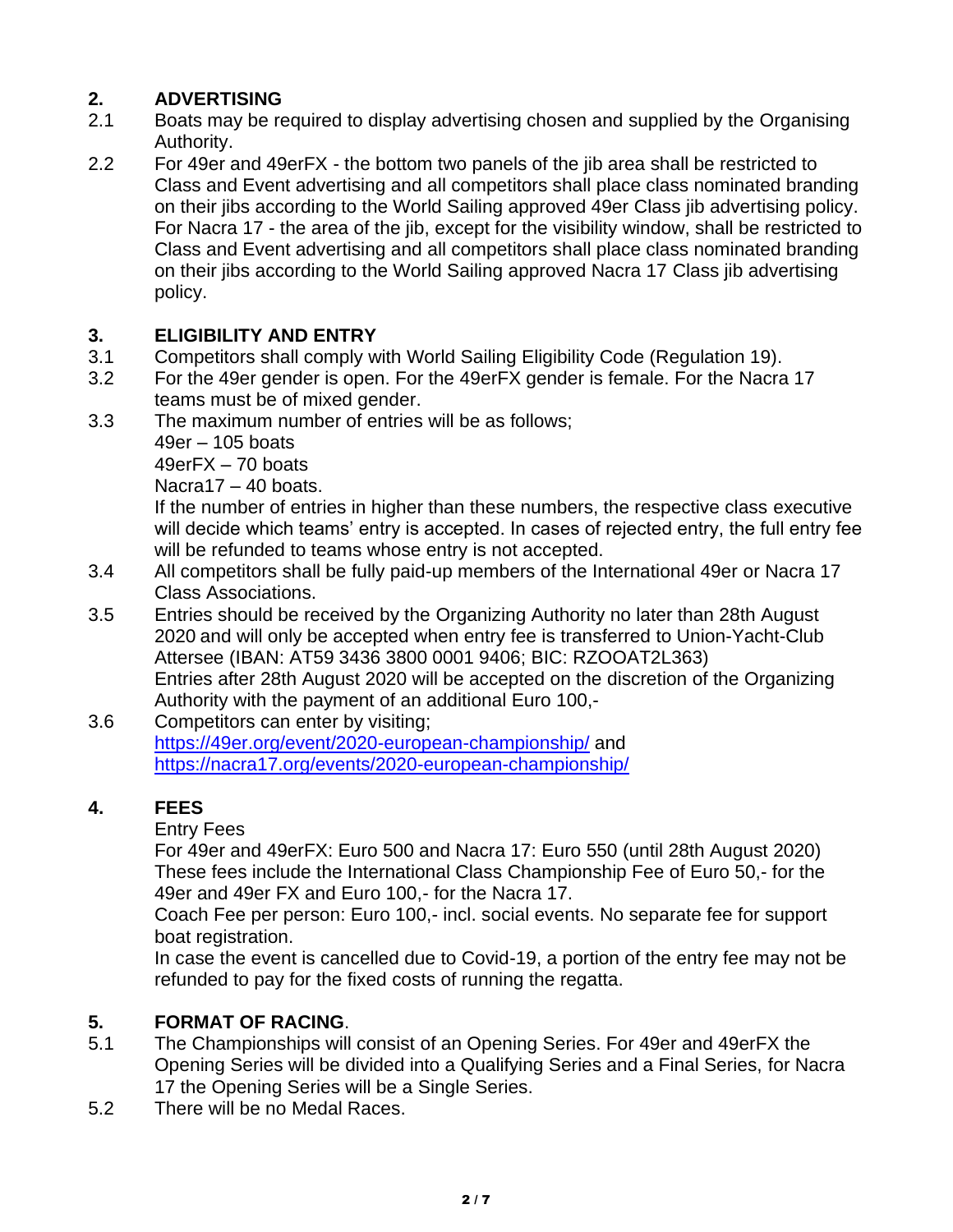## **6. SCHEDULE OF EVENTS**

#### 6.1 Saturday, 26 September Venue opens **Note, only teams pre-booked to train at the host club will be allowed into the venue before September 26. See appendix B for training options.**

|                             |                          | 1300 - 1800 Registration                       |
|-----------------------------|--------------------------|------------------------------------------------|
| Sunday, 27 September        |                          | 0900 - 1200 Registration                       |
|                             | 1400 - 1900 Registration |                                                |
| Monday 28 September         | 1255                     | <b>Practice Races</b>                          |
|                             | 1730                     | <b>Competitors Briefing</b>                    |
| <b>Tuesday 29 September</b> | 1055                     | <b>Qualifying Series / Single Series Races</b> |
| Wednesday 30 September      | 1055                     | Qualifying Series / Single Series Races        |
| Thursday 1 October          | 1055                     | Qualifying Series / Single Series Races        |
| Friday 2 October            | 1055                     | Final Series / Single Series Races             |
| Saturday 3 October          | 1055                     | Final Series / Single Series Races             |
| Sunday 4 October            | 0955                     | Final Series / Single Series Races             |
|                             |                          |                                                |

Prize Giving and Closing Ceremony as soon as possible after Racing.

6.2 On Sunday 4 October there will be no warning signal after 1600.

#### **7. MEASUREMENT**

- 7.1 There will be no inspection prior to racing. Spot measurement checks may be carried out during the Championship.
- 7.2 For 49er, 49erFX, and Nacra 17 only one set of sails and one forestay shall be used throughout the duration of the Championship.
- 7.3 Equipment shall only be replaced with permission of the Technical Committee.

#### **8. SAILING INSTRUCTIONS**

The Sailing Instructions will be available on the website in time..

#### **9. VENUE**

The 2020 Forward WIP 49er, 49erFX and Nacra 17 European Championships will be held at Attersee, Austria 49er: Häupelhof | 49erFX and Nacra 17: Union-Yacht-Club Attersee Please bring your own weights for secure parking your boat on all areas. The package shipping address for the venue is: Union-Yacht-Club Attersee Aufham 35, 4864 Attersee, Austria

#### **10. THE COURSES**

Courses will be;

For 49er and 49erFX - windward/leeward with a gate at the leeward end of the course. For Nacra 17 - windward/leeward with a spreader mark at the windward end and a gate at the leeward end of the course.

#### **11. PENALTY SYSTEM**

RRS 44.1 and RRS P2.1 are changed so that the Two-Turns penalty is replaced by a One-Turn penalty.

#### **12. SCORING**

- 12.1 The Low Points Scoring System of RRS Appendix A will apply to the Opening Series.
- 12.2 At least 5 races are required to constitute the Championship.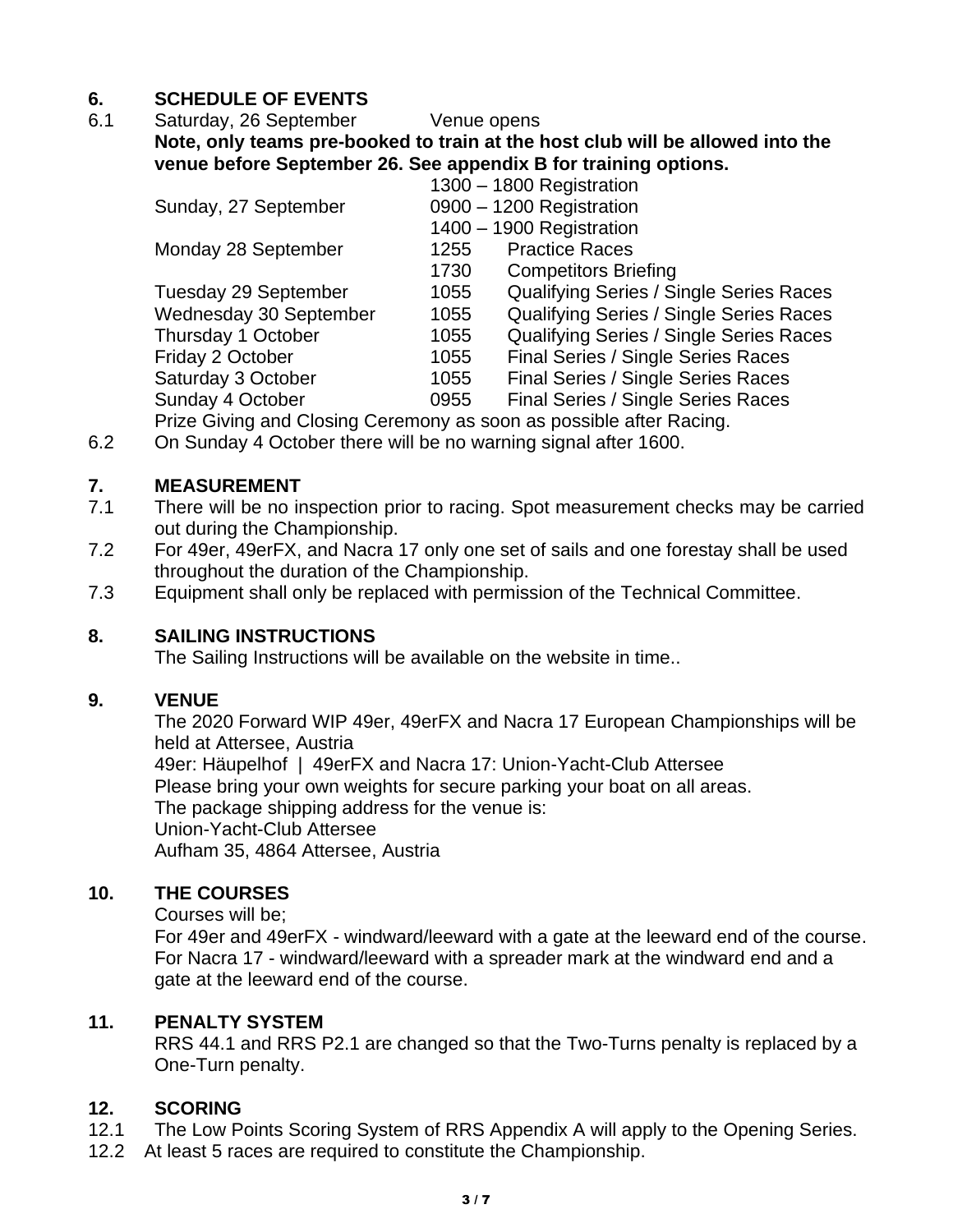## **13. SAFETY**

In the event of an emergency the meeting point for safety personnel and the dropping off point for safety boats coming from the racing area will be at the crane of the Union-Yacht-Club Attersee. These meeting point will be where an ambulance will be waiting when required. The location of the Emergency Meeting Points are shown in Appendix C, published in time.

## **14. SUPPORT BOATS**

- 14.1 Support boats shall be registered with the Organising Authority and will be required to comply with local legislation and the Class Support Boat Regulations which can be viewed on the Class website. Team leaders/coaches shall register at <https://49er.org/event/2020-european-championship/> and <https://nacra17.org/events/2020-european-championship/> and complete on-site registration at the race office at the venue.
- 14.2 All support boats shall clearly display the 3 letter national code of their WS Member National Authority at all times while afloat. The minimum height for the letters shall be 200mm.
- 14.3 If called upon support boats will be required to act as rescue boats.

## **15. INTERNATIONAL JURY**

An International Jury will be appointed in accordance with RRS 91(b). Its decisions will be final as provided in RRS 70.5 There is the possibility that the International Jury is not on site. In this case hearings will set up online.

#### **16. PRIZES**

Prizes for the Championships will be announced and awarded at the end of Racing for the first three places overall and for the Other Fleet(s) respectively. The winners will receive medals -

- European Open Championship 1st, 2nd, 3rd,
- European Championship 1st, 2nd, 3rd
- Silver fleet winner
- Bronze fleet winner (if applicable)

## **17**. **RADIO COMMUNICATION**

Except in an emergency a boat shall neither make nor receive radio transmissions, text messages or cellular phone calls while racing. The use of VHF is not permitted in Austria!

#### **18. INSURANCE**

Each participating boat shall have valid third-party liability insurance with a minimum cover of at least Euro 1,500,000 (or equivalent) per incident.

#### **19. Antidoping**

By participating, the athlete undertakes to comply with the Anti-Doping Rules of the Anti-Doping Federal Act 2007 as well as the relevant Anti-Doping Rules of the relevant national and international federation (especially statutes, sports regulations, competition rules). Athletes are defined as persons who are members or licensees of a sports organization or an organization affiliated with it or who were such members or licensees at the time of a potential Anti-Doping Rule Violation, or who participate in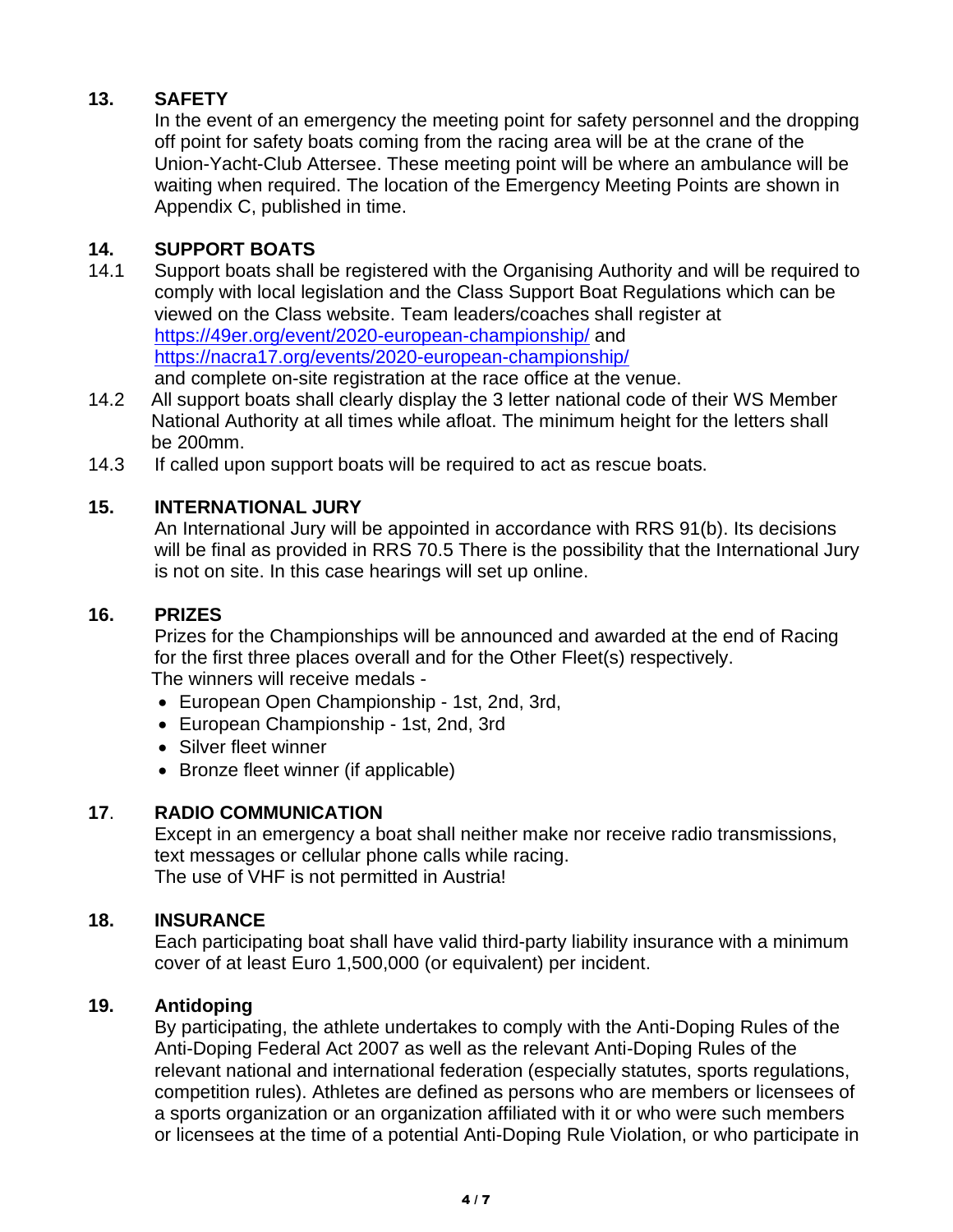competitions organized by a sports organization or an organization affiliated with it or who receive federal sports funding.

The organizers and hosts strictly reject doping. As a participant you assure that you have not taken or will not take any prohibited substances or prohibited methods for doping purposes. Information on whether a medicine or a method of treatment is prohibited can be found here: <https://www.nada.at/de/medizin/medikamentenabfrage>. This service of the National Anti-Doping Agency (NADA Austria) is also available as "MedApp" for Android and IOS.

If the Athlete is required to take prohibited substances or use prohibited methods following medical or dental diagnosis, it is strongly recommended that all medical certificates and findings be retained for any retroactive Therapeutic Use Exemption (TUE). More detailed information can be found here:

<https://www.nada.at/de/medizin/krankheit-oder-verletzung>.

## **20. RISK STATEMENT**

RRS 4 of the Racing Rules of Sailing states: "The responsibility for a boat's decision to participate in a race or to continue racing is hers alone."

Sailing is by its nature an unpredictable sport and therefore inherently involves an element of risk. By taking part in the event, each competitor agrees and acknowledges that:

- a) They are aware of the inherent element of risk involved in the sport and accept responsibility for the exposure of themselves, their crew and their boat to such inherent risk whilst taking part in the event;
- b) They are responsible for the safety of themselves, their crew, their boat and their other property whether afloat or ashore;
- c) They accept responsibility for any injury, damage or loss to the extent caused by their own actions or omission;
- d) Their boat is in good order, equipped to sail in the event and they are fit to participate;
- e) The provision of a race management team, patrol boats and other officials and volunteers by the event organiser does not relieve them of their own responsibilities;
- f) The provision of patrol boat cover is limited to such assistance, particularly in extreme weather conditions, as can be practically provided in the circumstances.
- g) It is their responsibility to familiarise themselves with any risks specific to this venue or this event drawn to their attention in any rules and information produced for the event and to attend any competitor briefing held for this event.

## **21. MEDIA RIGHTS, CAMERAS AND ELECTRONIC EQUIPMENT**

- 21.1 Where consent for imagery has been given by a competitor participating in the Championship, competitors grant to the Organizing Authority, the International 49er and the Nacra 17 Class Associations and their sponsors, the right in perpetuity to make, use and show, from time to time at their discretion, any motion pictures and live, taped or filmed television and other reproductions of the athlete during the period of competition without compensation.
- 21.2 Boats may be required to carry cameras, sound equipment or positioning equipment as specified by the Organizing Authority.
- 21.3 Competitors may be required for interviews and press conferences at the Championship.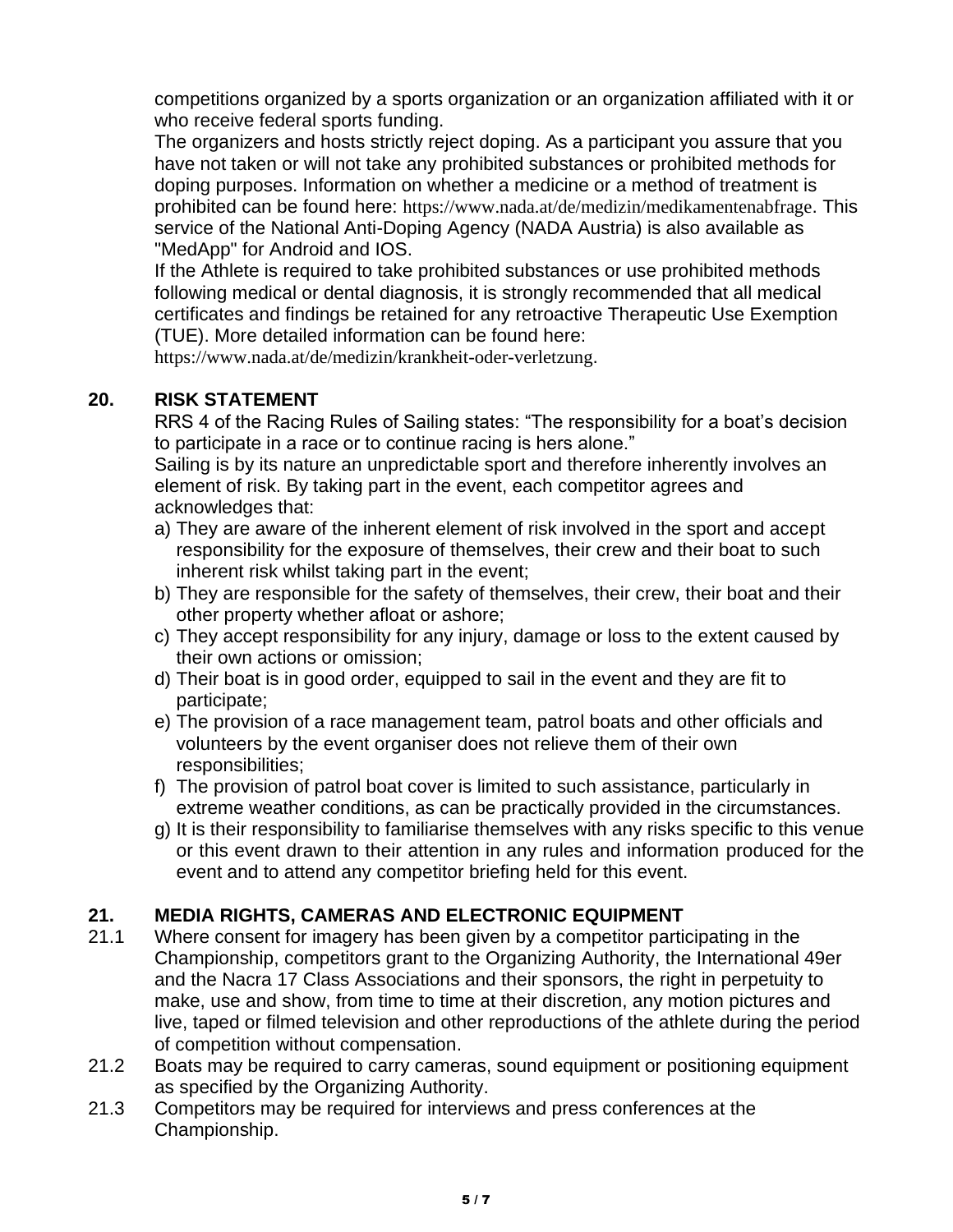